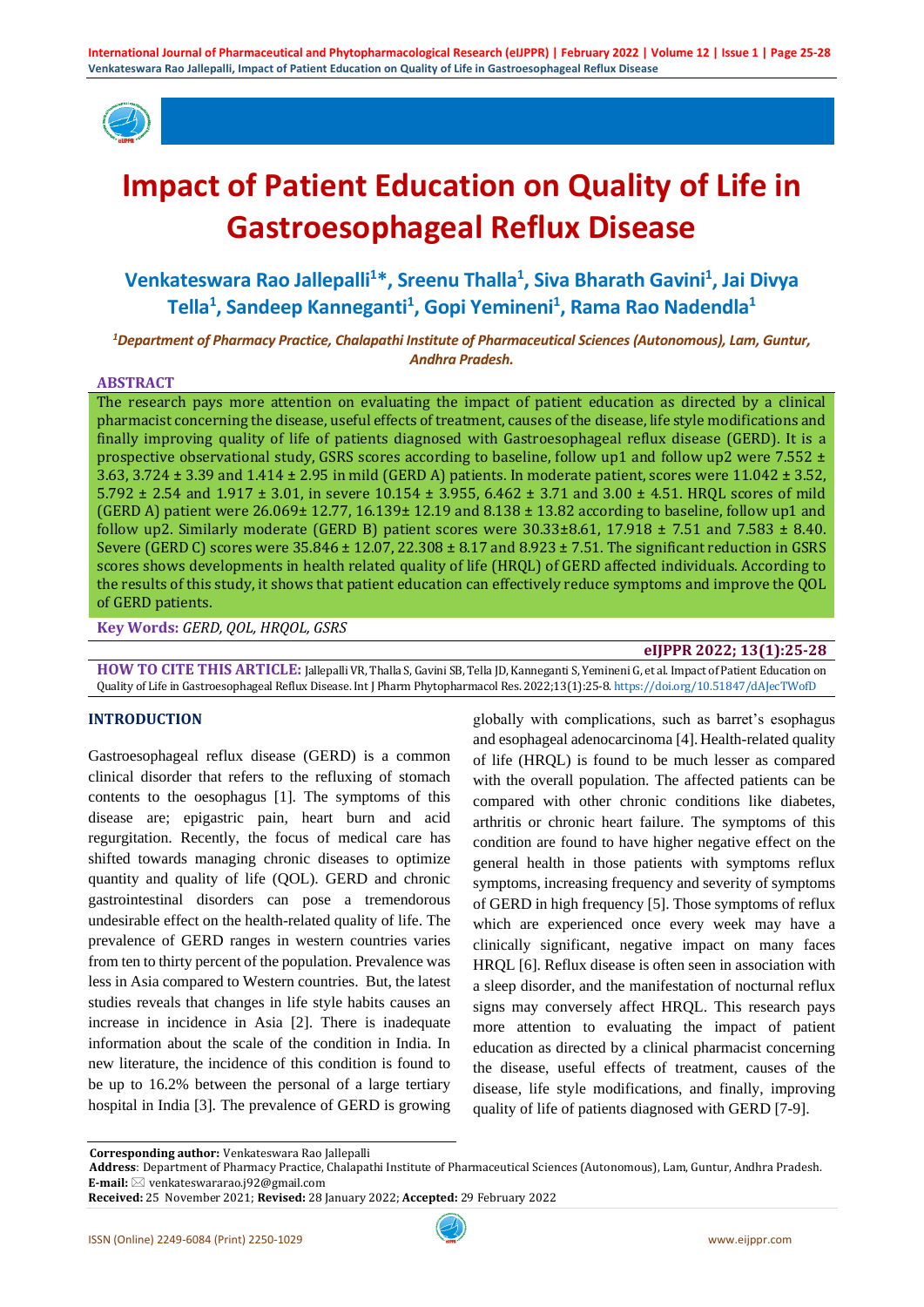# **MATERIALS AND METHODS**

The study was a prospective observational and follow-up study was performed for six consecutive months (from Dec 2014 to May 2015) in the Gastroenterology outpatient department of a tertiary care hospital (Bhimavaram Hospitals, Bhimavaram). The clearance of the Ethical Committee was obtained from the Institutional Ethical Review Board of the hospital with **SVCP/IEC/15/5**. Informed consent was acquired from the individuals prior to participating in the research.

#### *Inclusion criteria*

Age between 12 to 60 years**,** patients who newly diagnosed with GERD, Positive GERD endoscopy report with reflux esophagitis, erosive esophagitis

#### *Exclusion criteria*

Patient who are diagnosed with GERD

#### *Sources of data*

Endoscopy data, gastrointestinal symptom rating scale (GSRS) Scale, HRQOL Scale, patient & their representatives, physicians, nurses and information leaflets

#### *Statistical analysis*

The parameters monitored were entered on Microsoft excel 2007 and applied descriptive statistics for each variable include age, gender, diagnosis and QOL scores. SAS program was used to calculate the MEAN and standard deviation (SD) OF GSRS and HRQOL scores. P-value and t-value were calculated by using SPSS.

### **RESULTS AND DISCUSSION**



**Figure 1.** Age distribution

Age wise distribution among the study population was mentioned in the **Figure 1**. According to WHO age classification, study population was divided in to three classes, YOUNG (From 18-29), ADULTS (From 30-54) and ELDERS  $(>55)$ . Among the study population (N=66),

Incidence was 11(16.66%) in YOUNG, 39 (59.10%) in ADULTS and 16 (24.24%) in ELDERS. A total of 82 patients were included in the study, but due to lack of follow up 16 patients were excluded from the study. So, finally 66 patients recruited in the study  $(N=66)$ . Among the study population (N=66) 31 (46.97%) were male and 35 (53.03%) were female. Distribution of age according to diagnosis was mentioned in **Figure 2**; the occurring rate was far higher in ADULTS compared to both ELDERS & YOUNG **(Table 1 and Figure 2)**. In 11 YOUNG subjects 4 mild (GERD A), 6 moderate (GERD B) & 1 were diagnosed with severe (GERD C). In 39 ADULT subjects 17 mild (GERD A), 14 moderate (GERD B) & 16 were diagnosed with severe (GERD C). In 16 ELDER subjects 8 mild (GERD A), 4 moderate (GERD B) & 4 were diagnosed with severe (GERD C).



**Figure 2.** Distribution of age according to diagnosis



Figure 3. Distribution of gender according to diagnosis

Incidence rate was more in females compared to males according to this study. Among 31 male patients, 16 are diagnosed with mild (GERD A), 12 diagnosed with moderate (GERD B) and 3 diagnosed with severe (GERD C) mentioned in **Figure 3**.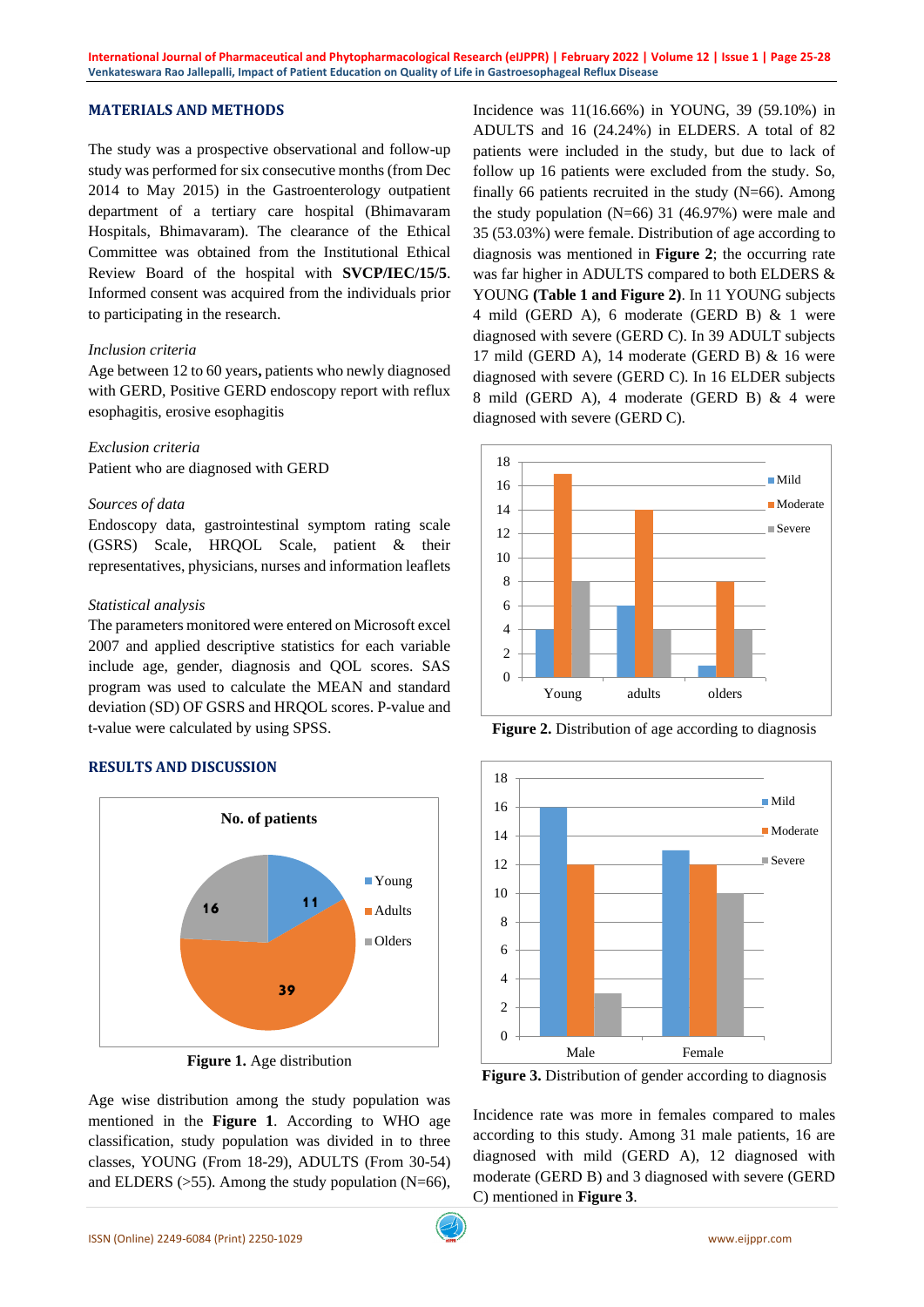**International Journal of Pharmaceutical and Phytopharmacological Research (eIJPPR) | February 2022 | Volume 12 | Issue 1 | Page 25-28 Venkateswara Rao Jallepalli, Impact of Patient Education on Quality of Life in Gastroesophageal Reflux Disease**

| <b>Table 1.</b> Quality of Life scores |                                 |             |                                           |                                                              |                  |
|----------------------------------------|---------------------------------|-------------|-------------------------------------------|--------------------------------------------------------------|------------------|
| <b>Diagnosis</b>                       |                                 |             | <b>Base line</b>                          | Follow up 1                                                  | Follow up 2      |
| Mild                                   | ₹<br>GERD                       | <b>GSRS</b> | $7.552 \pm 3.63$                          | $3.724 + 3.39$                                               | $1.414 + 2.95$   |
|                                        |                                 |             |                                           | HRQL $26.07 \pm 12.77$ $16.138 \pm 12.185$ $8.138 \pm 13.82$ |                  |
| Moderate                               | $\overline{\mathbf{m}}$<br>GERD | GSRS        | $11.042 \pm 3.52$                         | $5.792 \pm 2.54$                                             | $1.917 \pm 3.01$ |
|                                        |                                 | <b>HRQL</b> | $30.33 \pm 8.61$                          | $17.916 \pm 7.51$                                            | $7.583 \pm 8.40$ |
| Severe                                 | ؘن<br>GERD                      | <b>GSRS</b> | $10.154 \pm 3.96$                         | $6.462 + 3.71$                                               | $3.0 \pm 4.509$  |
|                                        |                                 |             | HRQL $35.846 \pm 12.07$ $22.308 \pm 8.17$ |                                                              | $8.923 + 7.51$   |

Among 35 female patients, 13 are mild (GERD A), 12 are moderate (GERD B) and 10 were diagnosed with severe (GERD C).

Quality of life is used to assess how much patients are daily effecting with GERD. For assessing quality of life we used to scales: GSRS scale and GERD-HRQL questionnaire. GSRS scale used to calculate the symptom's score of subjects who were enrolled in to the study. HRQL scale used to estimate the quality of life of each individual subject. Scores were assessed three times for each subject: Baseline (immediately after diagnosis & before intervention), Follow up 1 (1 month after intervention) and Follow up 2 (2 months after intervention) mentioned in **Table 1**.



**Figure 4.** Comparison GSRS scores against disease



**Figure 5.** Comparison of HRQL scores against disease

QOL scores were mentioned in the **Figures 4 and 5**. Mean and standard deviation were calculated for both GSRS & HRQL scales. GSRS scores according to baseline, follow up1 and follow up2 were  $7.552 \pm 3.63$ ,  $3.724 \pm 3.39$  and  $1.414 \pm 2.95$  in mild (GERD A) patients. In moderate patient, scores were  $11.042 \pm 3.52$ ,  $5.792 \pm 2.54$  and  $1.917$  $\pm$  3.01. In severe 10.154  $\pm$  3.955, 6.462  $\pm$  3.71 and 3.00  $\pm$ 4.51. HRQL scores of mild (GERD A) patient were  $26.069 \pm 12.77$ ,  $16.139 \pm 12.19$  and  $8.138 \pm 13.82$  according to baseline, follow up1 and follow up2. Similarly moderate (GERD B) patient scores were  $30.33 \pm 8.61$ ,  $17.918 \pm 7.51$ and  $7.583 \pm 8.40$ . Severe (GERD C) scores were  $35.846 \pm 1.00$ 12.07,  $22.308 \pm 8.17$  and  $8.923 \pm 7.51$ . Scores in the table shows significant decline in GSRS & HRQL scores from baseline to follow up1 and follow up2. These declines in scores shows life style modifications and patient education are useful in improving quality of life.

GERD is a chronic gastrointestinal disorder which is common and it presents a significant negative impact on health-related quality of life. QoL is a reflection of a person's mental and physical well-being in their everyday life. QoL measurement has been useful for the health care team about the drug therapy and its efficacy of treatment. In several countries, the services rendered by the clinical pharmacy are their initial stage, where pharmacists spend most of their time in distributing and manufacturing activities [10]. In India, pharmacy practices are at their initial stage. The clinical pharmacist's involvement in a patient with paying attention to education and counseling is method encouraged to enhance drug therapy and facilitate patient's quality of life [11, 12]. GERD affected individuals need improved counseling and management to relieve symptoms and improve health-related quality of life [13]. In health care sector, pharmacist's sit at a level where they can offer patient counseling as an intervention to achieve outcomes that will improve patient healthrelated quality of life [14]. This study provides how